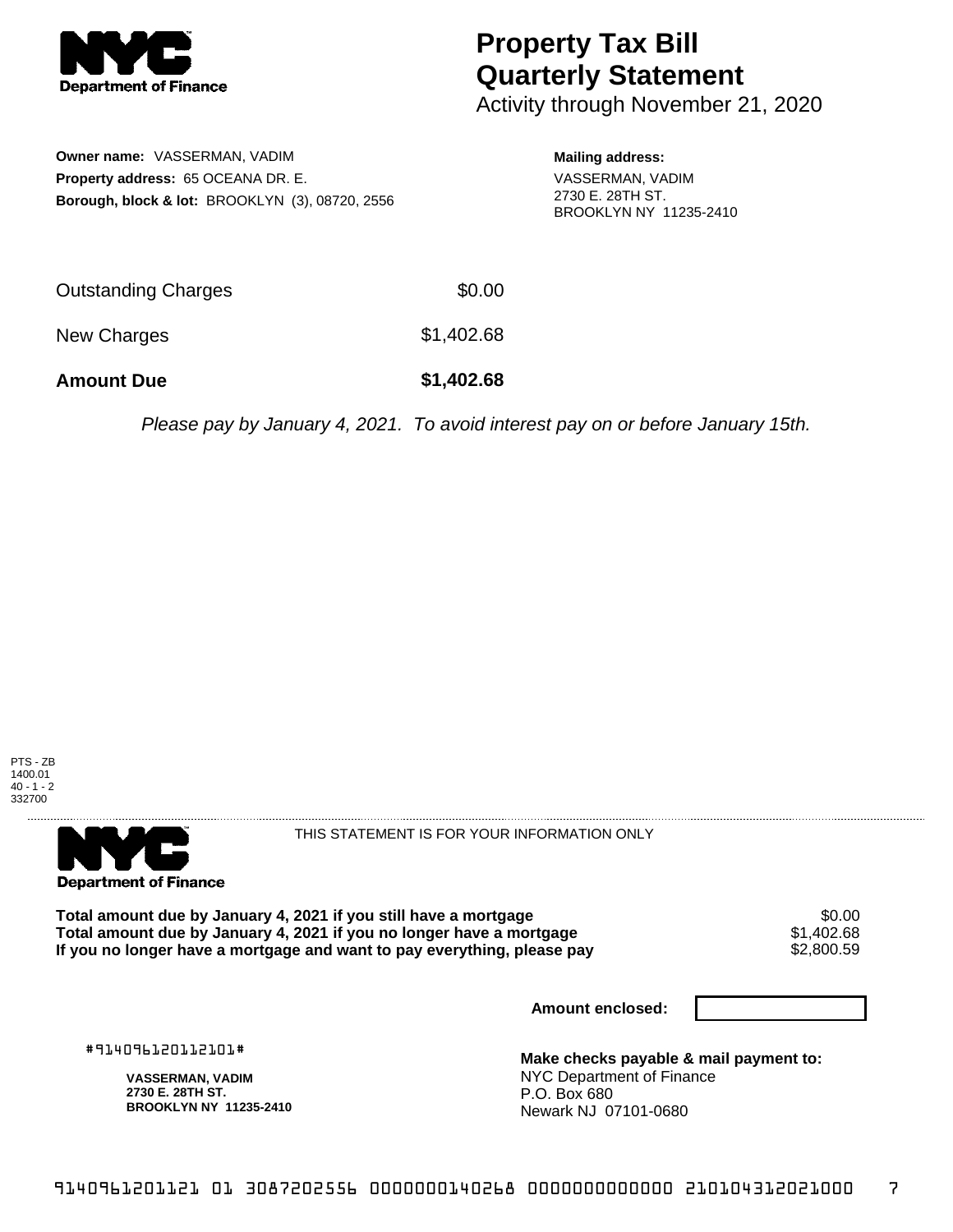

| <b>Billing Summary</b>                                                     | <b>Activity Date Due Date</b> |                     | Amount        |
|----------------------------------------------------------------------------|-------------------------------|---------------------|---------------|
| Outstanding charges including interest and payments                        |                               |                     | \$0.00        |
| Finance-Property Tax                                                       |                               | 01/01/2021          | \$1,450.58    |
| <b>Adopted Tax Rate</b>                                                    |                               |                     | $$-47.90$     |
| <b>Total amount due</b>                                                    |                               |                     | \$1,402.68    |
| <b>Tax Year Charges Remaining</b>                                          | <b>Activity Date</b>          | <b>Due Date</b>     | <b>Amount</b> |
| Finance-Property Tax                                                       |                               | 04/01/2021          | \$1,450.58    |
| Adopted Tax Rate                                                           |                               |                     | $$-47.90$     |
| Total tax year charges remaining                                           |                               |                     | \$1,402.68    |
| If you pay everything you owe by January 4, 2021, you would save:          |                               |                     | \$4.77        |
| How We Calculated Your Property Tax For July 1, 2020 Through June 30, 2021 |                               |                     |               |
|                                                                            |                               | Overall             |               |
| Tax class 2 - Residential More Than 10 Units                               |                               | <b>Tax Rate</b>     |               |
| Original tax rate billed                                                   |                               | 12.4730%            |               |
| New Tax rate                                                               |                               | 12.2670%            |               |
| <b>Estimated Market Value \$184,904</b>                                    |                               |                     |               |
|                                                                            |                               |                     | <b>Taxes</b>  |
| <b>Billable Assessed Value</b>                                             |                               | \$76,299            |               |
| 421a                                                                       |                               | $-29,780.00$        |               |
| <b>Taxable Value</b>                                                       |                               | \$46,519 x 12.2670% |               |
| <b>Tax Before Abatements and STAR</b>                                      |                               | \$5,706.52          | \$5,706.52    |
| Annual property tax                                                        |                               |                     | \$5,706.52    |
| Original property tax billed in June 2020                                  |                               |                     | \$5,802.32    |
| <b>Change In Property Tax Bill Based On New Tax Rate</b>                   |                               |                     | $$ -95.80$    |

**NEW LAW:** To learn about Local Law 147, which requires residential buildings with three or more units to create a policy on smoking and share it with current and prospective tenants, visit www.nyc.gov/health/tobaccocontrol.

Please call 311 to speak to a representative to make a property tax payment by telephone.

## **Home banking payment instructions:**

- 1. **Log** into your bank or online bill pay website.
- 2. **Add** the new payee: NYC DOF Property Tax. Enter your account number, which is your boro, block and lot, as it appears here: 3-08720-2556 . You may also need to enter the address for the Department of Finance. The address is P.O. Box 680, Newark NJ 07101-0680.
- 3. **Schedule** your online payment using your checking or savings account.

## **Did Your Mailing Address Change?**

If so, please visit us at **nyc.gov/changemailingaddress** or call **311.**

When you provide a check as payment, you authorize us either to use information from your check to make a one-time electronic fund transfer from your account or to process the payment as a check transaction.